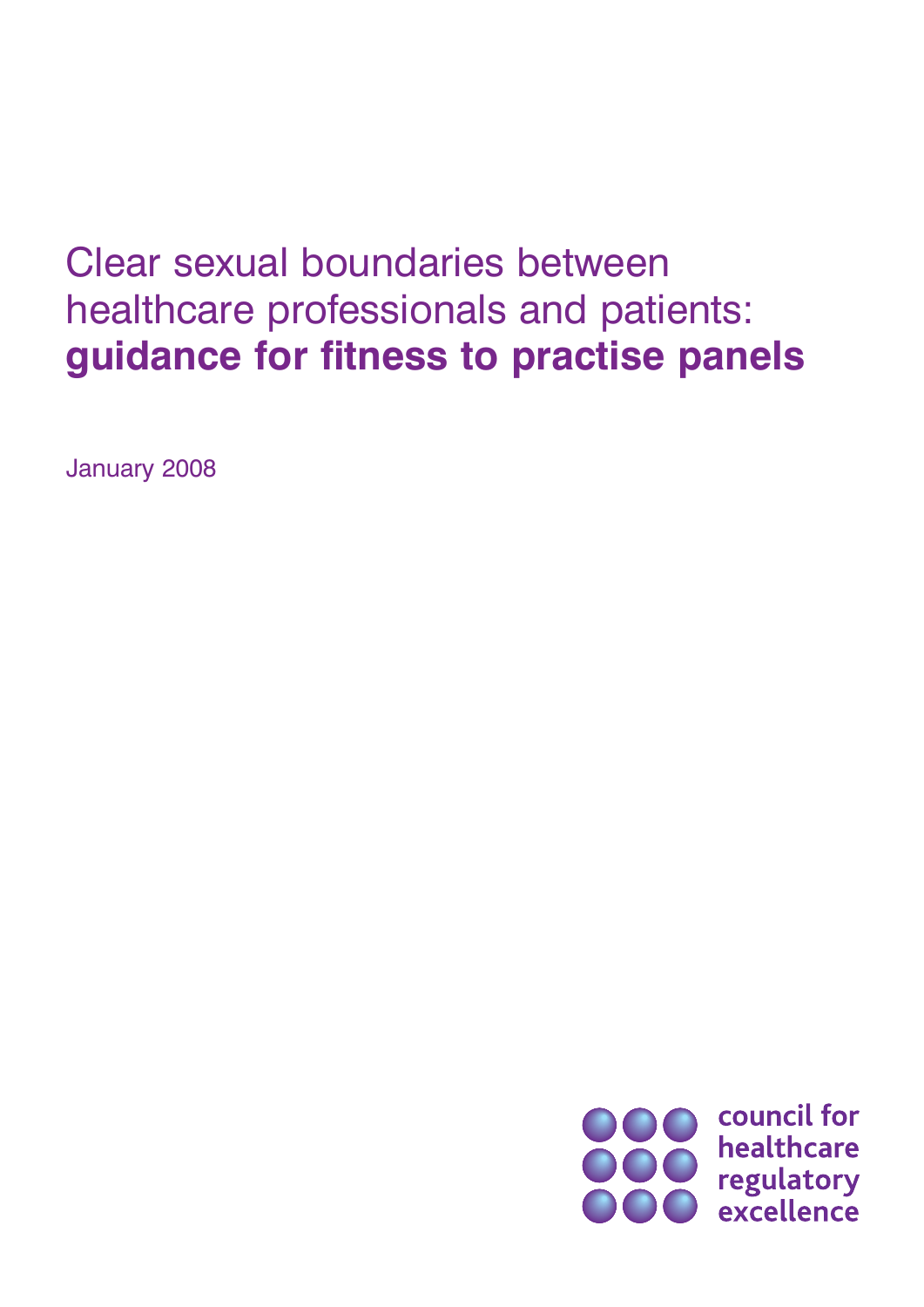The Council for Healthcare Regulatory Excellence (CHRE) is the organisation that oversees the nine regulators of healthcare professionals in the UK. Our primary purpose is to promote the health, safety and wellbeing of patients and other members of the public. More information about our work can be found at www.chre.org.uk

CHRE would like to record its thanks to the Clear Sexual Boundaries Project Board, chaired by Lois Willis; project manager Bamber Postance, independent consultant to CHRE Professor Julie Stone; the Clear Sexual Boundaries Network; and to all others who contributed to the work that has led to the production of this report.

Other documents produced by the Clear Sexual Boundaries Project:

- *Learning about sexual boundaries between healthcare professionals and patients: a report on education and training*
- *Clear sexual boundaries between healthcare professionals and patients: responsibilities of healthcare professionals*

These documents are available from the Council for Healthcare Regulatory Excellence, www.chre.org.uk

**Council for Healthcare Regulatory Excellence** 11 Strand London WC2N 5HR

Telephone: **020 7389 8030** Fax: **020 7389 8040** Email: **info@chre.org.uk** Web: **www.chre.org.uk**

© CHRE 2008 Design by DTW Vavasour 01223 614525 Edited by Caroline Graty carolinegraty@mac.com

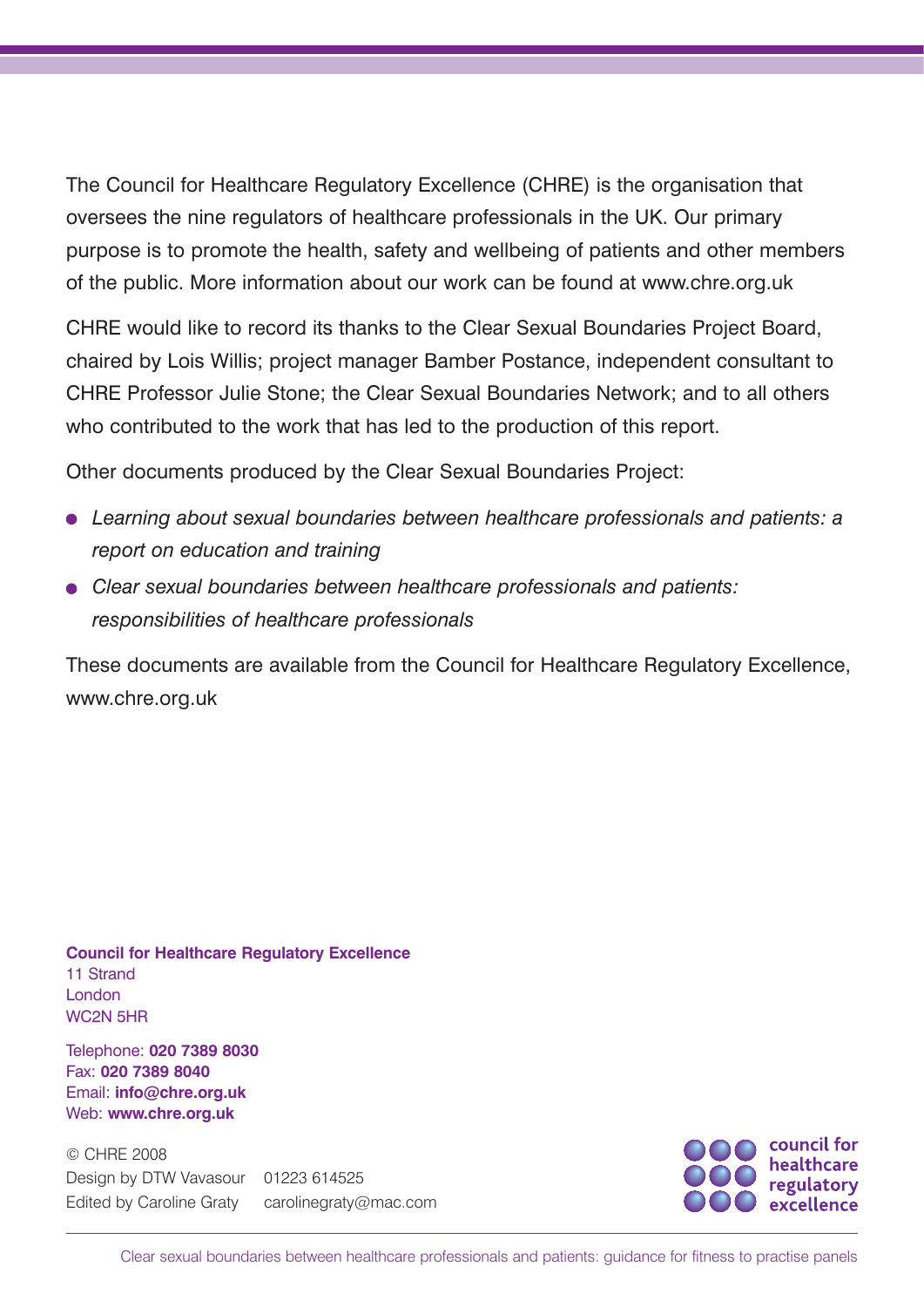# **Contents**

|                                                                              | 2) The importance of setting and maintaining clear sexual boundaries 3             |  |  |
|------------------------------------------------------------------------------|------------------------------------------------------------------------------------|--|--|
|                                                                              | The effects on patients and carers of breaches of sexual boundaries by healthcare  |  |  |
|                                                                              |                                                                                    |  |  |
|                                                                              |                                                                                    |  |  |
|                                                                              | How the experience of abuse can affect the ability of a witness to give evidence 4 |  |  |
|                                                                              |                                                                                    |  |  |
|                                                                              |                                                                                    |  |  |
|                                                                              |                                                                                    |  |  |
|                                                                              |                                                                                    |  |  |
|                                                                              |                                                                                    |  |  |
|                                                                              |                                                                                    |  |  |
|                                                                              |                                                                                    |  |  |
|                                                                              |                                                                                    |  |  |
|                                                                              |                                                                                    |  |  |
|                                                                              |                                                                                    |  |  |
| Appendix A: Key findings: Sexual boundary violations by health professionals |                                                                                    |  |  |
| Appendix B: Examples of sexualised behaviour by healthcare professionals     |                                                                                    |  |  |
|                                                                              |                                                                                    |  |  |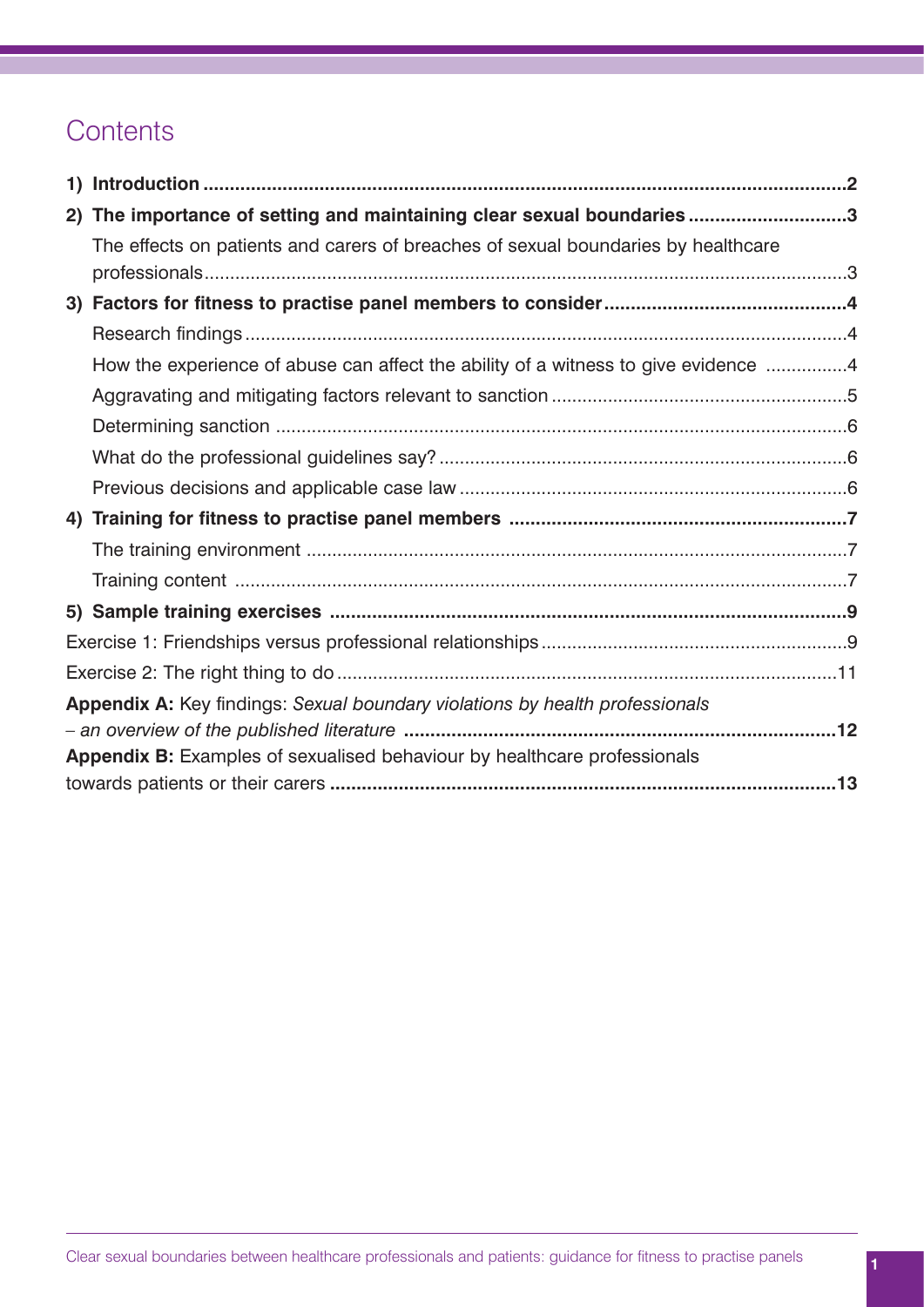# **Introduction**

Despite a number of high profile inquiries. including Ayling, Kerr-Haslam and Peter Green<sup>1</sup>, regulators continue to receive allegations of sexual misconduct towards patients or their carers on the part of healthcare professionals. Complainants in these cases are often young, suffer from mental health problems, have relationship problems or are otherwise vulnerable. It is important that fitness to practise (FtP) panel members are adequately informed about this subject so that they can fulfil their public protection function.

Accordingly, as part of its project on clear sexual boundaries between healthcare professional and patients, the Council for Healthcare Regulatory Excellence (CHRE) has developed this guidance to inform regulatory bodies' FtP panel members of the nature and effects of sexual boundary transgressions by healthcare professionals.

The contents of this document are intended to provide some background information about boundary breaches and to provide possible indicative content for training of FtP panel members, intended to supplement or support existing training arrangements that regulators have in place. These materials and exercises can be adapted to make them relevant for different healthcare professions.

In order to provide an evidence base for its recommendations, CHRE commissioned an overview of the sexual boundaries literature regarding healthcare professionals and patients between 1970 and 2006<sup>2</sup>, the key findings of which are reproduced at Appendix A. Research indicates that harm resulting to patients from serious boundary transgressions can be extensive and long-lasting. Sexual boundary transgressions by healthcare professionals diminish confidence in regulated professionals.

FtP panels need to be aware of certain critical factors when adjudicating cases involving sexual boundary breaches. These include the following:

sexual boundary breaches commonly involve vulnerable people

- healthcare professionals who breach sexual boundaries tend to abuse more than one patient, and use strategies such as minimisation, normalisation and denial when challenged about their behaviour
- contrary to stereotypes, healthcare  $\bullet$ professionals who abuse patients may be personable and charismatic, highly regarded by their colleagues and held in high esteem by other patients
- confusion about boundaries can impair clinical judgement
- patients themselves may have a poor sense of appropriate boundaries. Setting boundaries is important for the protection of the professional as well as the safety of the patient.

This document attempts to provide materials in a form that can be flexibly and easily adapted for training purposes by regulators. Further education and training materials, along with more information on this subject, can be found in *Learning about boundaries: a report on education and training*, available from the CHRE website (www.chre.org.uk).

Section 2 of this document explains the importance of healthcare professionals setting and maintaining clear sexual boundaries. Section 3 considers factors which FtP panel members need to be aware of when deciding cases involving allegations of boundary breaches. Sections 4 and 5 provide some guidance on the content of training and some sample training materials and exercises.

### **Definition of terms used in this document**

**Patient:** a person who receives care or treatment from a healthcare professional. This guidance also applies to **carers** and others who are close to patients and who are part of their clinical experience, for example a parent who accompanies their child to hospital.

**Sexualised behaviour:** acts, words or behaviour designed or intended to arouse or gratify sexual impulses or desires. Examples of sexualised behaviour are listed at Appendix B.

1 Committee of Inquiry: Independent Investigation into How the NHS Handled Allegations about the Conduct of Clifford Ayling, September 2005, Department of Health, Command 6298. The Kerr/Haslam Inquiry, HM Government, Command 6640, July 2005. Investigation into issues arising from the case of Loughborough GP Peter Green, Commission for Health Improvement, 2001.

2 Halter, M, Brown, H, Stone, J (2007) *Sexual boundary violations by health professionals – an overview of the published empirical literature*. CHRE. Available from www.chre.org.uk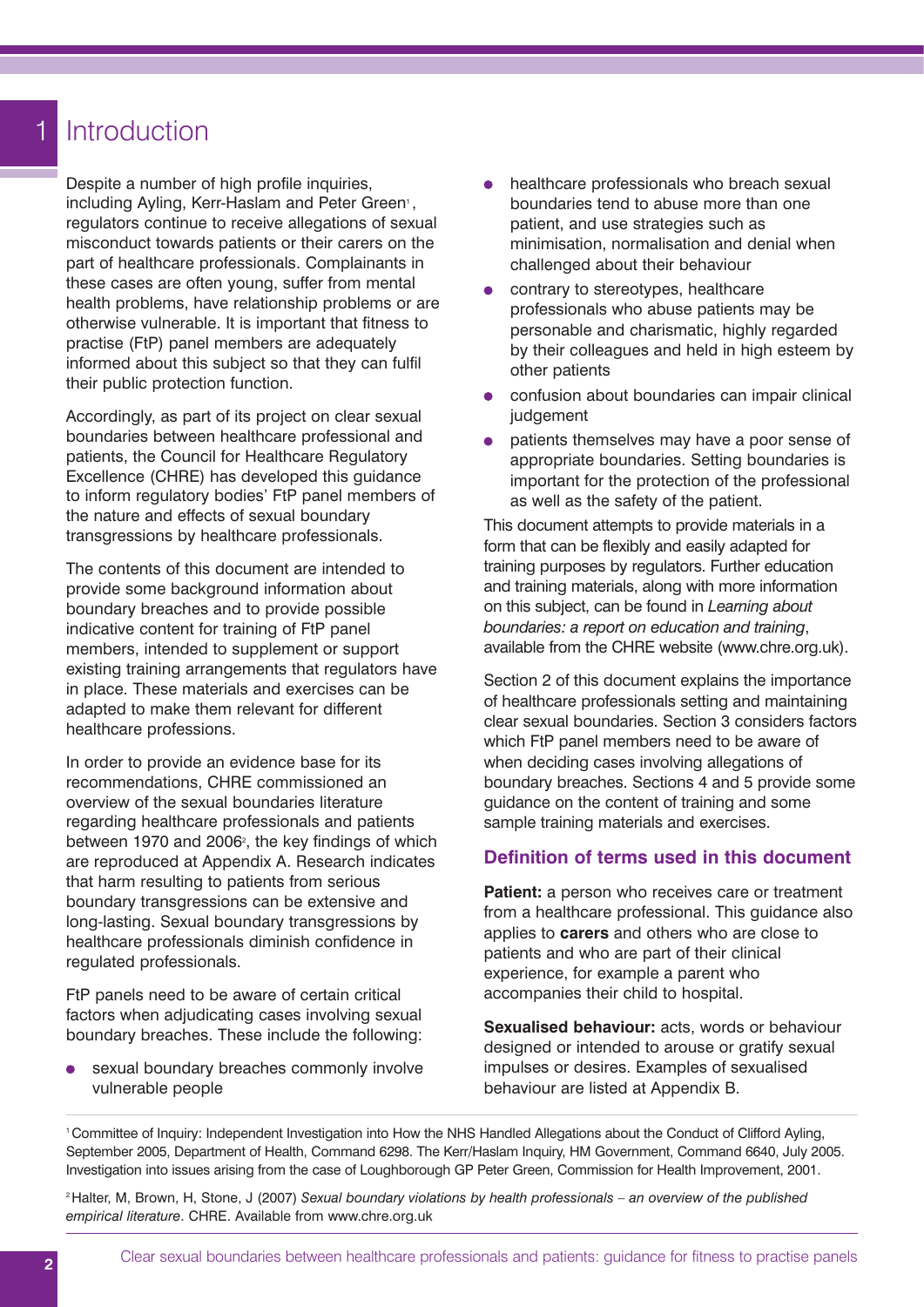# 2

# The importance of setting and maintaining clear sexual boundaries

Healthcare professionals must not display sexualised behaviour towards patients or their carers. This is because the healthcare professional/patient relationship depends on confidence and trust. A healthcare professional who displays sexualised behaviour towards a patient or carer breaches that trust, acts unprofessionally, and may, additionally, be committing a criminal act. The abuse of patients is also highly damaging in terms of confidence in healthcare professionals generally and leads to a diminution in trust between patients, their families and healthcare professionals.

# **The effects on patients and carers of breaches of sexual boundaries by healthcare professionals**

Research literature demonstrates a widespread acknowledgment that sexual boundary transgressions are damaging to patients and carers. A number of qualitative<sup>3</sup> studies have been carried out to explore the impact of such transgressions. These show that patients can experience considerable and long-lived harm.

The negative impact can be exacerbated by young age and a previous history of sexual abuse in the patient. The harms caused can include:

- post traumatic stress disorder and distress
- major depressive disorder  $\bullet$
- suicidal tendencies and emotional distrust
- high levels of dependency on the offending professional, confusion and dissociation
- failure to access health services when needed
- relationship problems  $\bullet$
- disruption to employment and earnings
- use and misuse of prescription (and other) drugs and alcohol.

<sup>3</sup> A summary of key research findings can be found at Appendix A. For further information see Halter, M, Brown, H, Stone, J, (2007) Sexual Boundary Violations by Health Professionals – an overview of the published empirical literature. Council for Healthcare Regulatory Excellence, London – available from www.chre.org.uk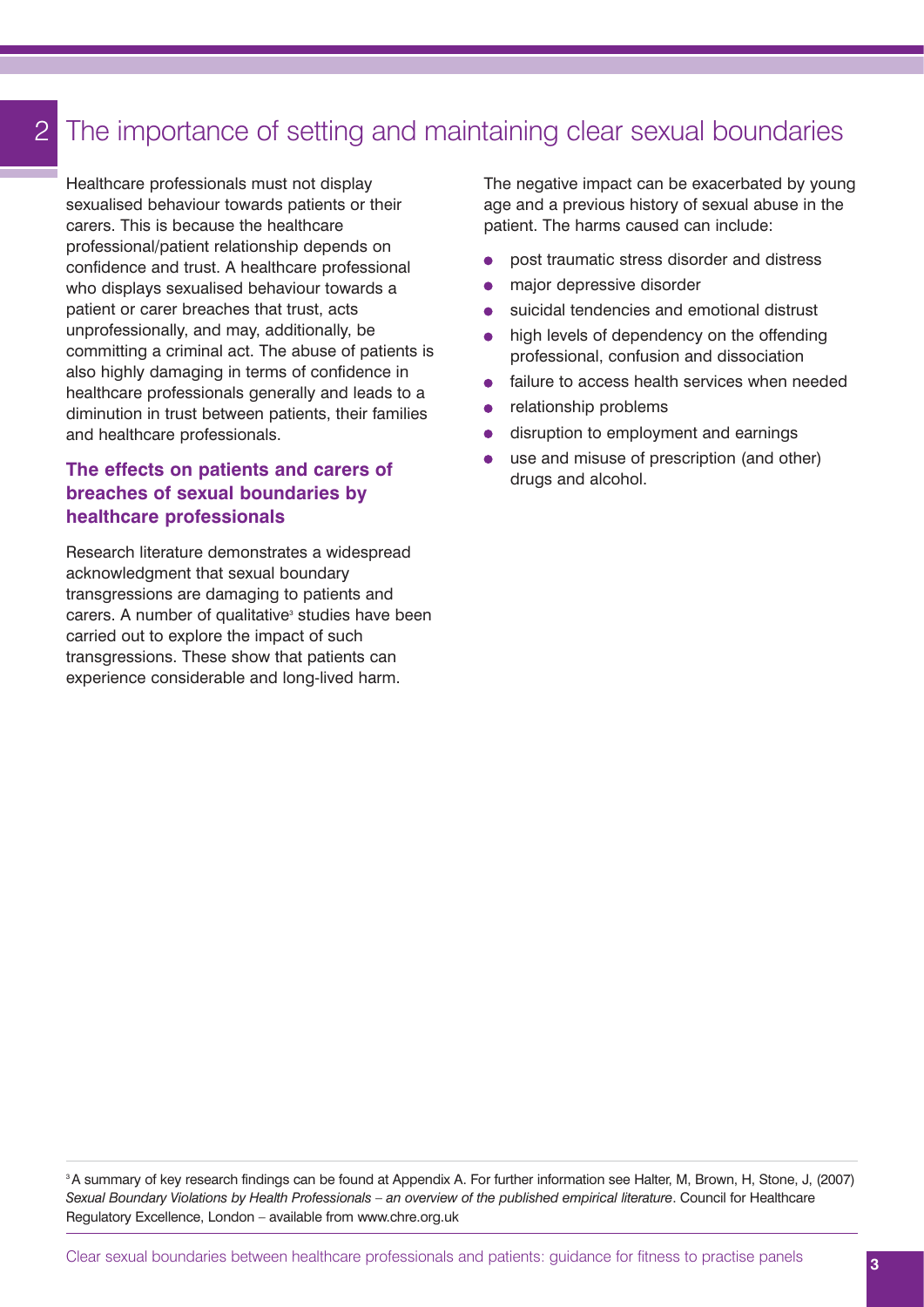# Factors for fitness to practise panel members to consider 3

#### **Research findings**

Panel members should be aware of relevant research findings<sup>4</sup> which show:

- significant evidence of under-reporting of sexual boundary transgressions. The absence of further complaints does not necessarily mean the absence of offending behaviour
- that abusers commonly have a pattern of acting abusively. Healthcare professionals who display sexualised behaviour towards patients may also be the subject of complaints by members of staff towards whom they have acted inappropriately
- common tactics deployed by healthcare professionals who are accused of abuse include minimisation, normalisation, blaming the patient and rationalisation. This may take the form of justifications including: "the patient came on to me", "she started it", "I fell in love with the patient", "I was going through a hard time and the patient really understood me"
- that most abusers are male and most victims are female, although there are reported examples of females abusing males and of same sex abuse.

### **How the experience of abuse can affect the ability of a witness to give evidence**

For most complainants, bringing a complaint requires courage and fortitude. Panel members need to appreciate that all witnesses giving evidence will be nervous. Giving evidence in a quasi-judicial setting can be highly intimidating for any witness and requires courage and support. Patients or carers who have been abused may find giving evidence particularly difficult. Being cross-examined and accused of lying can be especially traumatising for people who have been previously abused and have had experience of being disbelieved.

For this reason regulators must take particular care to ensure that vulnerable witnesses are adequately

supported and that proceedings are conducted in a way that will elicit the best evidence possible from vulnerable witnesses. Most regulators have statutory provisions in place to facilitate the giving of evidence by vulnerable witnesses. These provisions should be made available to panel members. Some regulators are exploring the use of victim impact statements as a way of allowing complainants, who may not be able or willing to give evidence, an opportunity to be heard. These should be seen as one of a number of ways of making complainants feel that they have a meaningful role in the process. Complainants should be kept informed of what is happening in the case. Particular care should be taken in the language used to communicate with complainants who may be particularly vulnerable.

Advocates for the defence will wish to promote their client's case as strongly as possible. This may include cross-examining vulnerable witnesses in a way that they will find distressing. Panel chairs need to halt a line or style of questioning which they feel is inappropriate or improper.

When an allegation of sexual misconduct is made, it will often be a case of the patient's word against the healthcare professional's. The absence of corroboration may make it harder to establish that abuse has taken place. The Kerr-Haslam inquiry identified the difficulties that patients suffering with mental health problems can have in being believed<sup>5</sup>.

Research<sup>6</sup> shows that people who have been seriously abused respond in a number of ways that may have a bearing on how they appear as witnesses before FtP panels. Dissociative identity disorder (DID) is a common symptom of having been sexually abused. This may result in complainants becoming frozen or withdrawn under stress, and appearing to lose concentration whilst giving evidence. Victims of abuse may also demonstrate passive compliance or learned helplessness, or blame themselves for what has happened. In short, witnesses may not present as strongly as panel members might expect, given

6 See footnote 3

<sup>4</sup> See footnote 3

<sup>5</sup> Kerr-Haslam Inquiry, 36.14, 36.71, 37.16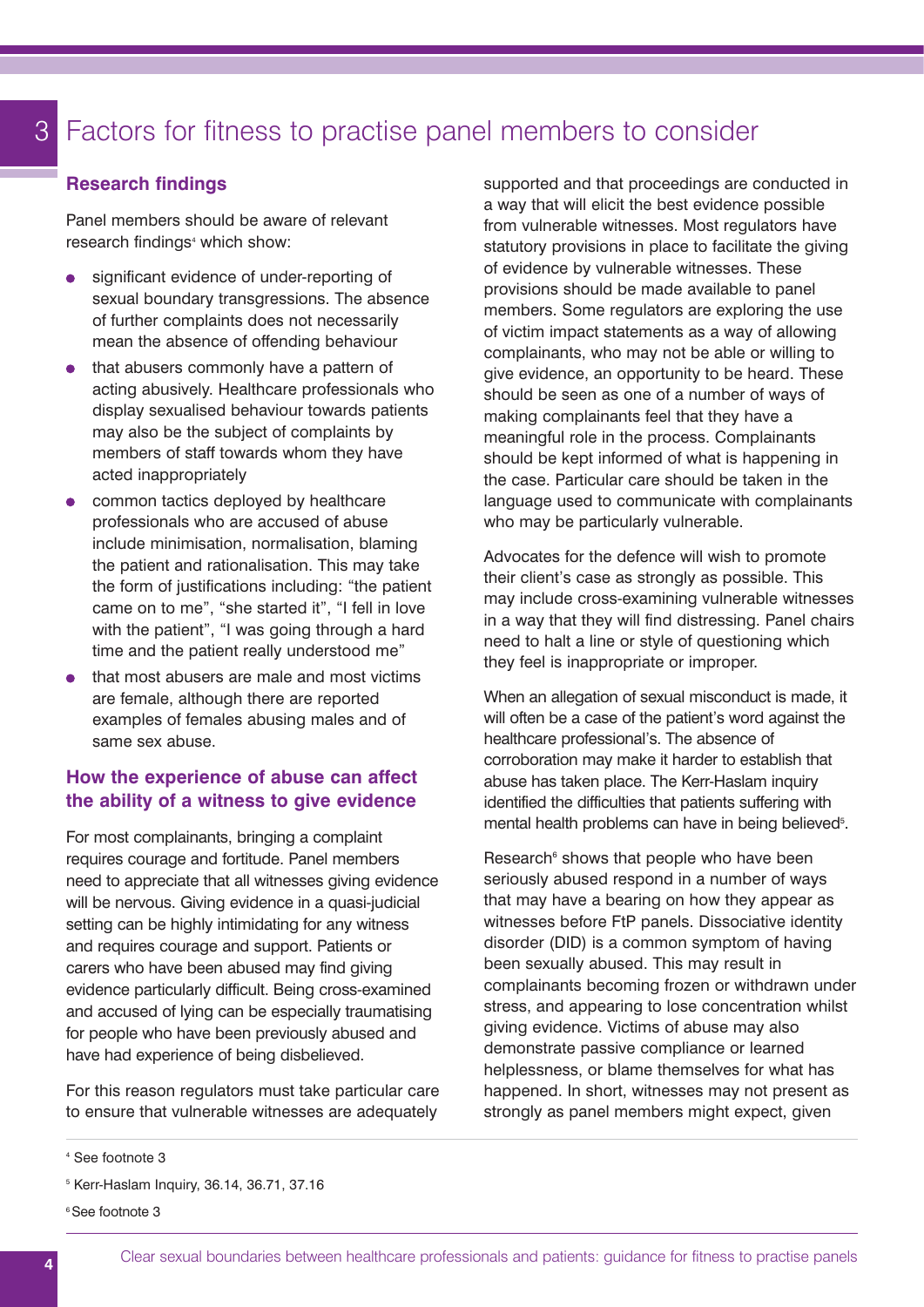the nature of their allegations. Abused patients may, alternatively, present as hostile and angry with a disdain for authority and misgivings as to whether they will get a fair hearing. Panel members need to bear this in mind when evaluating a witness's demeanour and the reliability of their evidence.

Panel members need to appreciate that a complaint may not have been lodged immediately. It may be several years before the complainant came forward. This is entirely consistent with a post-traumatic shock disorder diagnosis, and may be exacerbated if the patient has previous experience of abuse. It may take many years for a patient to be able to pin-point the source of their problems, or to appreciate that what they experienced constituted abuse. This needs to be borne in mind if a professional raises in mitigation that no other complaints have been raised in the years since the alleged events.

### **Aggravating and mitigating factors relevant to sanction**

The following sections outline some common factors to emerge in cases involving sexual boundary transgressions which FtP panel members may wish to consider in determining sanctions. Common aggravating and mitigating factors to emerge are:

#### **Aggravating factors**

- whether the abuse took the form of a serious criminal offence, such as rape or indecent assault for which the healthcare professional was prosecuted, and if so, whether they were convicted. Failure to secure a conviction does not mean misconduct requiring action on registration did not take place
- the vulnerability of the patient. Research shows that abusers often target vulnerable groups of patients, including those seeking help for mental health or emotional problems, physically disabled young people and adults in institutionalised settings, people with learning disabilities, young females and males, people with life-threatening illnesses and previous victims of abuse. Panel members should take into account the additional

responsibilities of healthcare professionals to act in the best interests of patients whose decision-making capacity is impaired

- whether the healthcare professional took deliberate steps to facilitate abuse, for example scheduling the appointment as the last of the day, working without a chaperone being present, making inappropriate house calls, dissuading the patient from seeking a second opinion
- whether the healthcare professional provided inappropriate prescription drugs, for example as an inducement to secure sexual favours
- whether there was any grooming of the patient, ie did the healthcare professional deliberately cultivate an empathetic relationship with the patient over a period of time?
- whether the healthcare professional used  $\bullet$ confidential information obtained in the course of treatment to their advantage, for example by encouraging the patient to discuss marital problems whilst providing 'a shoulder to cry on'
- whether the abusive behaviour happened on one occasion or on several occasions and whether the abuse involved one patient or several patients.

### **Arguments which might be put forward in mitigation**

The following are arguments commonly put forward in mitigation. Panel members must decide if any weight should be given to these factors. Panel members must bear in mind the principles set out in this guidance, principally that any sexualised behaviour towards a patient or carer can cause enduring harm.

- the healthcare professional was depressed  $\bullet$ and/or had relationship/other personal difficulties at the time of the alleged relationship
- a relationship with the patient appeared to  $\bullet$ have started consensually, or even at the patient's request. This may be combined with the argument that the allegation of inappropriateness was only made when the practitioner broke the relationship off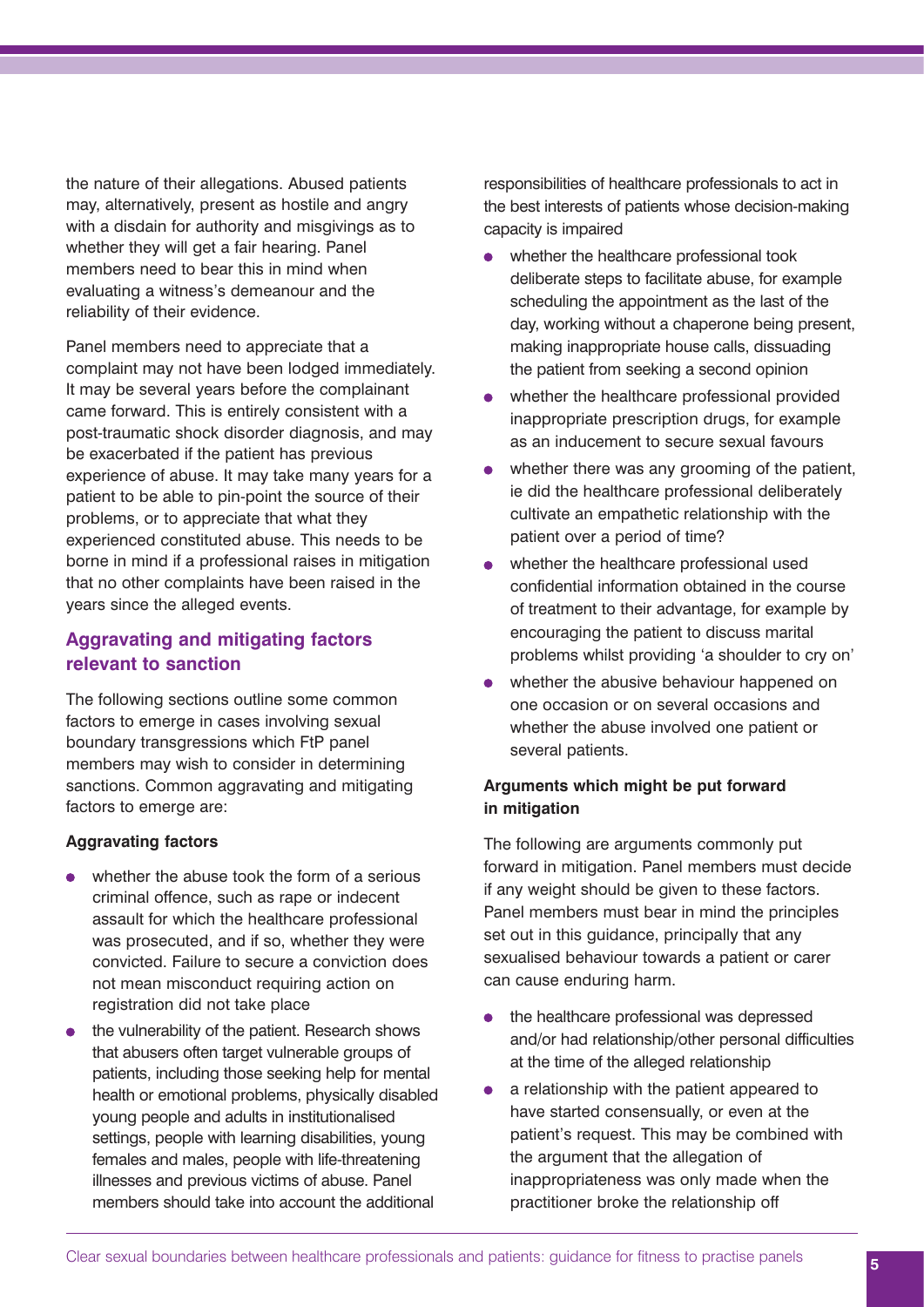- $\bullet$  the fact that several years have passed since the alleged behaviour and that there had been no complaints in the intervening period
- the fact that the healthcare professional is held in high esteem by professional colleagues and was able to adduce a number of testimonials.

#### **Determining sanction**

In determining sanction, panel members should consider issues including:

- whether the healthcare professional has  $\bullet$ demonstrated any insight
- whether the healthcare professional works with or has access to vulnerable groups of patients or carers
- whether there is a risk of the healthcare professional re-offending if allowed to continue in unrestricted practice.

#### **What do the professional guidelines say?**

Panel members should consider whether the healthcare professional demonstrated an awareness of, and acted in accordance with, relevant provisions from the regulatory body.

### **Previous decisions and applicable case law**

Panel members may wish to access relevant past FtP cases. Panel members should be aware that such cases do not serve as precedents in deciding future cases, however they will provide information about the approach taken in cases of a similar nature and the courts will be likely to take account of them in any appeal.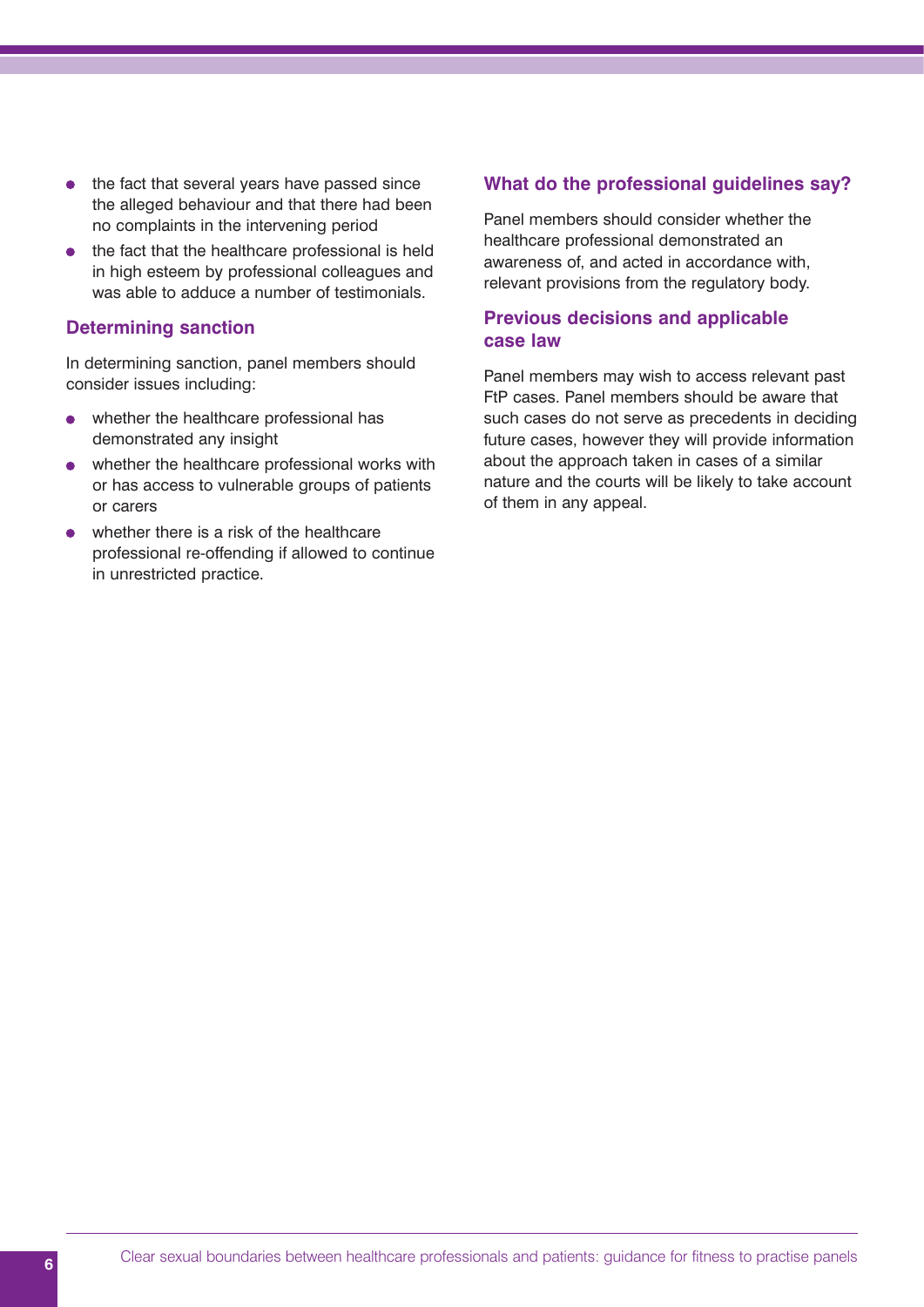# Training for fitness to practise panel members

#### **The training environment**

Because of the emotive and sensitive nature of this training, and the need for panel members to engage with their own feelings and values around sexual boundaries, it is recommended that this training is provided in small groups, as far as is possible.

Members attending training should be reminded at the outset that some people in the group may find these issues particularly sensitive and may, themselves, have experienced abuse in the past. Those members attending such training sessions should be reminded to treat each other with sensitivity and respect.

#### **Training content**

Panel members should be made aware of the different forms of abuse, such as psychological, physical, financial as well as sexual. Ideally, training should acknowledge all possible forms of abusive behaviour, however these suggested training materials concentrate on sexual boundary transgressions.

In order to arrive at a consistent approach to decision-making in this area, it is necessary to reach a shared understanding and acceptance of what is meant by inappropriate sexualised behaviour. The following definition of sexualised behaviour is suggested:

Acts, words or behaviour designed or intended to arouse or gratify sexual impulses or desires.

Examples of sexualised behaviour can be found at Appendix B.

CHRE's research review points out that clinical and therapeutic interventions inevitably render individual patients and their carers vulnerable. Trust relies on providing a safe space with clear boundaries in which healthcare can be provided without compromising a patient's dignity and

bodily integrity. Sexual boundary transgressions occur wherever a professional relationship is turned into a sexual or sexualised encounter. It is always the responsibility of the healthcare professional to manage and maintain these boundaries. FtP panel members may hear evidence that a patient seduced a healthcare professional, or was in some way to blame for sexual activity taking place. Panel members should be aware that part of any healthcare professional's role is to know how to manage a situation where a patient, for whatever reason, has a poor personal sense of boundaries, and to do so in a way which does not compromise that patient's care.

Healthcare relationships depend on patients and carers being able to trust that healthcare professionals are acting in the patient's interests and not for their own gratification. This is especially important given the power imbalance which is often a feature of the healthcare professional/patient relationships and the powerlessness, especially of vulnerable patients or their carers, to complain for fear of retribution or reprisal. The following provides a helpful definition of what is meant by boundaries in this context:

'Boundaries are key to establishing therapeutic relationships. They recognise the separateness of clients and therapists, validate their uniqueness, and foster the safety necessary for client disclosure. Since clients assume a position of vulnerability in therapy by disclosing intimate information and see therapists as experts… boundaries determine the context for power, authority, trust, and dependence. Ideally, the boundaries make it possible for the client to express anything, including feelings toward the therapist, knowing the therapist will not act on these. Boundaries are derived from social, cultural, political, philosophical, clinical, ethical, legal and theoretical considerations, as well as the therapist's personal limitations and choices. They vary depending on the therapist, client, relationship, setting and time.'

#### **Harper & Steadman 2003**<sup>7</sup>

<sup>7</sup> Harper, K., & Steadman, J. (2003b). Therapeutic boundary issues in working with childhood sexual-abuse survivors. *American Journal of Psychotherapy*, 57(1), 64-79.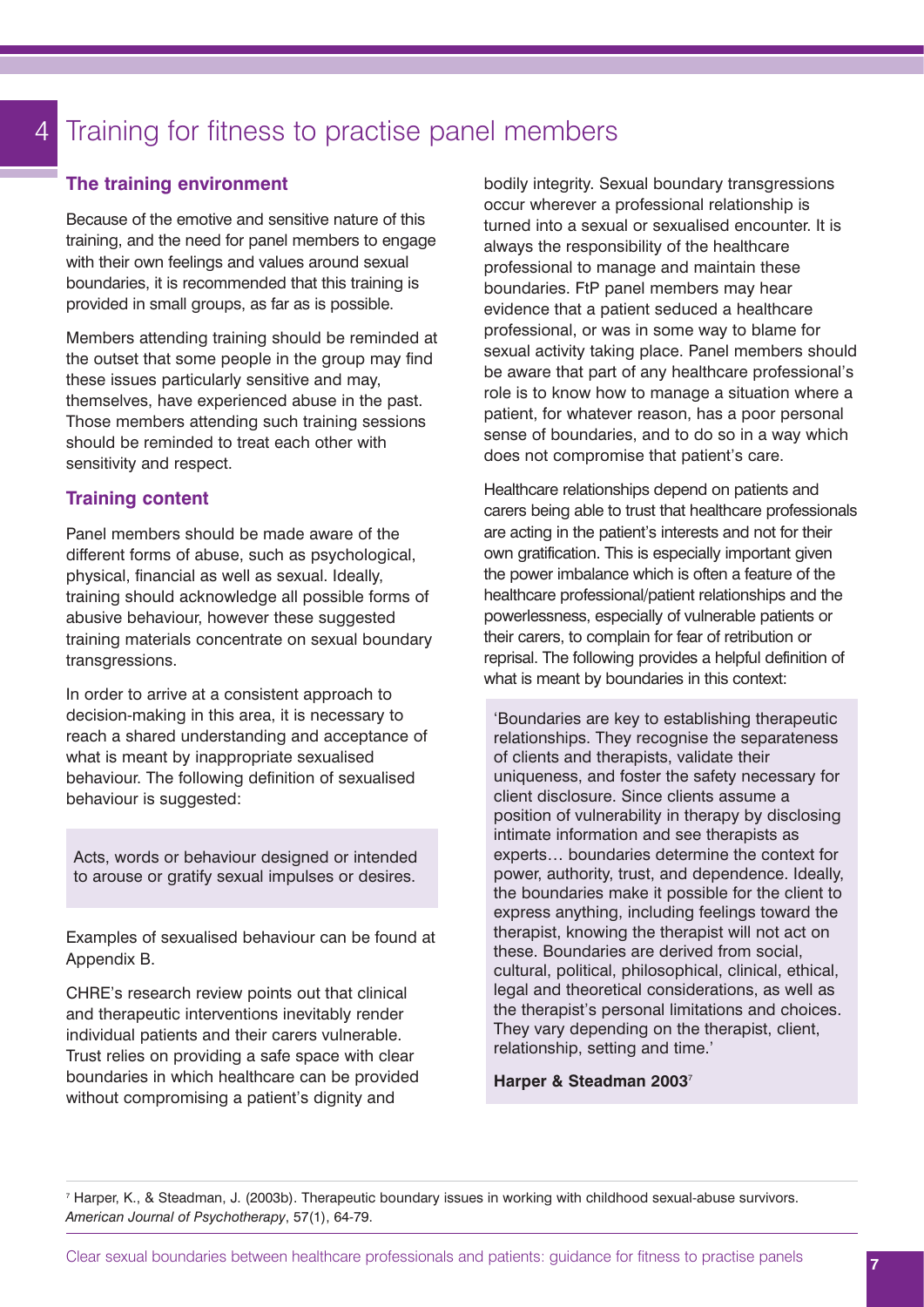Some commentators differentiate between serious boundary transgressions and boundary crossings, which may or may not be acceptable in the circumstances.

'A boundary is the edge of appropriate professional behaviour, a structure influenced by therapeutic ideology, contract, consent, and, most of all, context…. Boundary violations differ from boundary crossings, which are harmless deviations from traditional clinical practice, behaviour, or demeanour. Neither harm nor exploitation is involved. Boundary violations, in contrast, are typically harmful and are usually exploitative of patients' needs – erotic, affiliative, financial, dependency, or authority. Examples include having sex or sexualised relations with patients…'

#### **Norris, Gutheil, & Strasburger 2003**<sup>8</sup>

Arguably, the question is simply whether the healthcare professional's behaviour was appropriate or inappropriate in light of all of the facts. This is something for panel members to decide on a case-by-case basis. Each profession will have certain professionally specific activities which may influence FtP panel decisions regarding whether or not a given activity was appropriate. For example, osteopaths may legitimately need to examine patients in their underwear to view their structural alignment. Divergent custom and practice across different professions will also influence decisions as to whether something should be construed as appropriate or inappropriate professional behaviour. For example, nurses receiving a box of chocolates when a relative comes out of hospital may be perfectly acceptable, whereas a GP who does not stop a patient bringing him regular gifts may have shown a failure to prevent the emergence of an inappropriate relationship. These subtleties should be discussed in training.

Training could usefully include consideration of previous FtP cases. Some regulators will have a ready source of past cases, which they already use as part of their FtP training. Regulators might like to consider aggregating a pool of such cases for shared use.

Panel members should be aware that previous FtP cases do not serve as precedents in deciding future cases. However they can be greatly informed by understanding the approach that has been taken to cases of this nature in the past. A discussion of changing sexual values and attitudes might also emerge from this section of training. It is important to stress in training that the prohibition against displaying sexualised behaviour towards patients is based on the documented lasting and enduring harm that breaching boundaries can cause, and its effect on public confidence.

Panel members may also find it useful to have access to relevant case law, including registrant and CHRE appeals to the High Court. Training should provide an opportunity for panel members to consider the ways in which their role as FtP panel members differs from being a member of a jury in a criminal trial, for example the extent to which their focus includes confidence in the reputation of the profession as a whole, and the fact that FtP is not concerned with punishing a healthcare professional, but protecting the public.

Section 5 of this document provides some indicative training content for panel members. It is not intended to be definitive, and regulators may wish to engage the support of expert training providers to deliver appropriate training.

Developing an understanding of boundaries and appropriate behaviours is a key part of training in this area. The following exercises can be used to begin to engage panel members in thinking about this and to explore some of the complexities involved.

<sup>8</sup> Norris, D. M., Gutheil, T. G., & Strasburger, L. H. (2003). This couldn't happen to me: Boundary problems and sexual misconduct in the psychotherapy relationship. *Psychiatric Services*, 54(4), 517-522.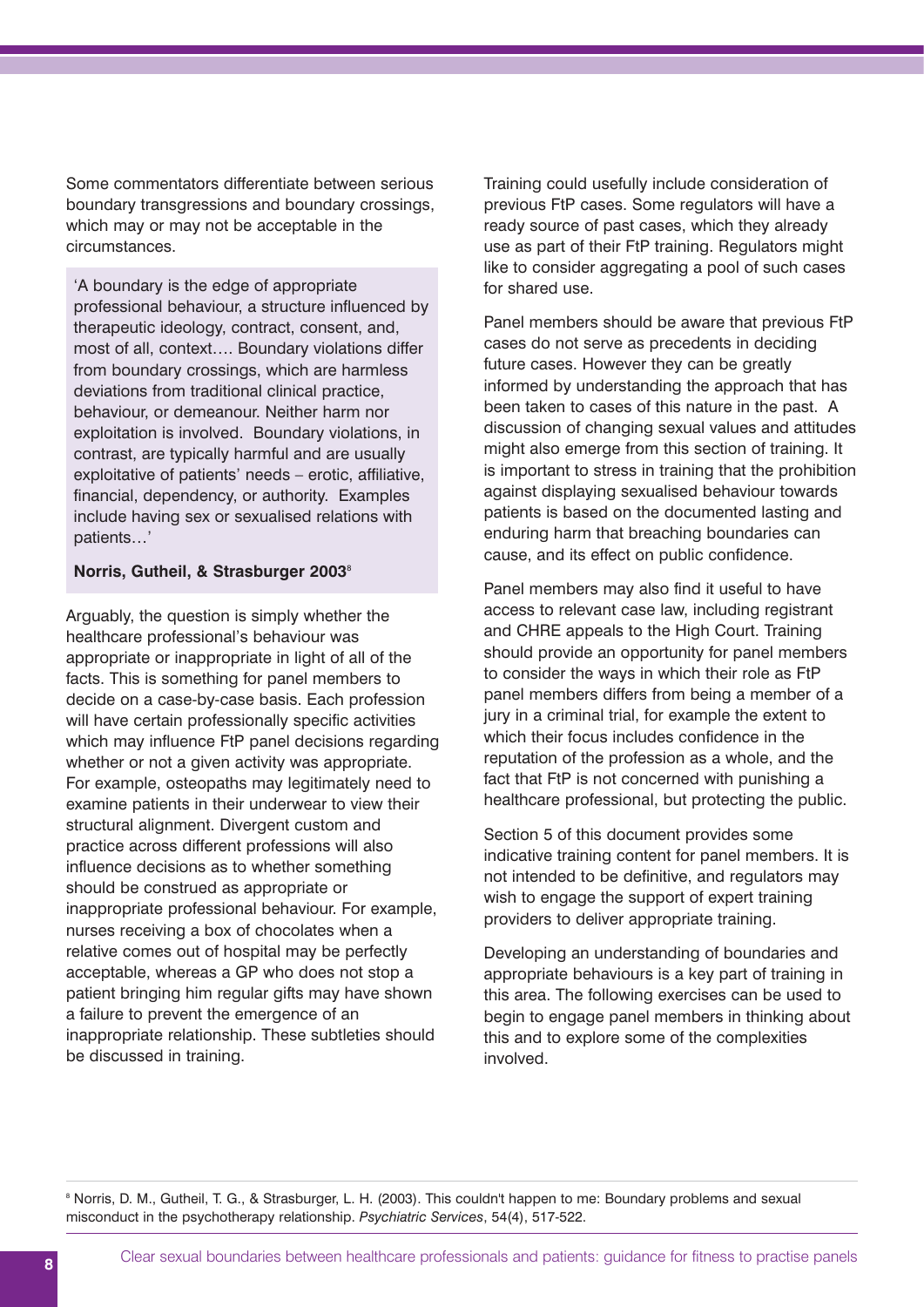# Sample training exercises

# **Exercise 1: Friendships versus professional relationships**

A significant issue that arises when determining what is and is not appropriate professional behaviour is that good healthcare relationships require warmth and empathy on the part of the professional. Examinations and treatments may legitimately involve intimate touching or observation. Healthcare professionals who have been appropriately trained should be able to apply clinical and interpersonal skills in a way which makes it clear to the patient that an examination or treatment is based on the patient's clinical needs, and leave no doubt in the patient's mind as to whether the examination or treatment was appropriate.

A useful starting exercise to begin to help define professional relationships is to ask panel members to consider some of the differences between friendships and professional relationships. The exercise involves drawing two columns on a piece of paper, one entitled 'friendships' and the other entitled 'professional relationships'. Members should spend five to ten minutes, working singly, in pairs, or in small groups (depending on the size of the group) listing as many features of the two different relationships as they can. Members

should be asked to use the exercise to think about what professional relationships involve, what their limits are, and how professional relationships differ from friendships.

An example is provided over the page.

What ought to emerge from this exercise is that friendships and professional healthcare relationships do share a number of similar hallmarks, but that there are a number of important differences. Students need to explore the differences between caring for patients in a warm, empathetic and supportive way, and acting in ways which are, or could be perceived by patients to be, sexually inappropriate. This will include sensitivity to, and respect for, patients' cultural values and expectations. Good professional behaviour should leave no room for confusion as to whether a healthcare professional has or hasn't acted appropriately.

Points for more in-depth discussion could include the blurring of social and professional roles in isolated and rural communities and the complexities of maintaining boundaries in longterm institutional settings where the nature of the professional relationship may evolve over a period of time.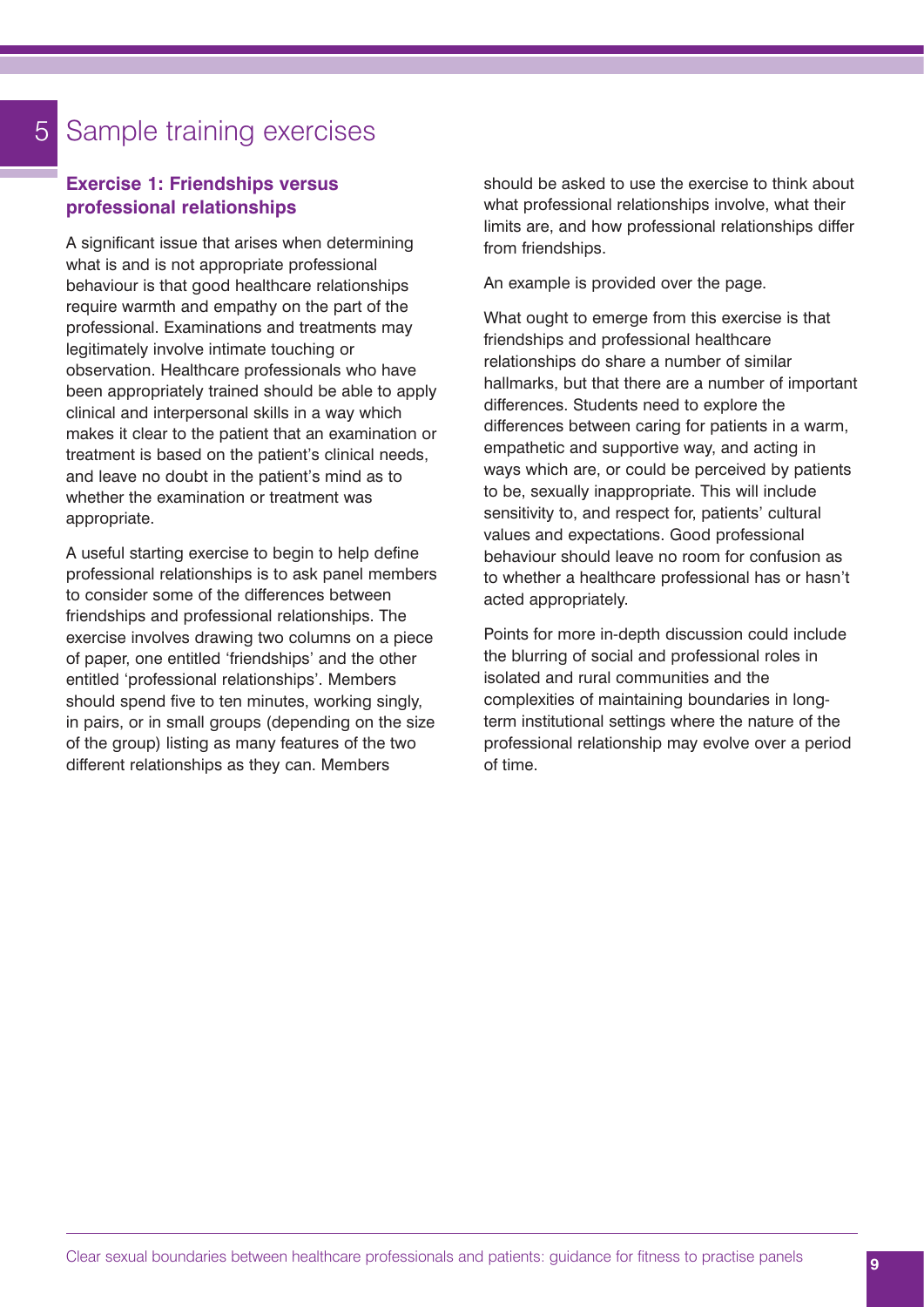| <b>Friendships</b>                                                                                                                                                                                 | <b>Professional relationships</b>                                                                                                                                                                                                                                                                |
|----------------------------------------------------------------------------------------------------------------------------------------------------------------------------------------------------|--------------------------------------------------------------------------------------------------------------------------------------------------------------------------------------------------------------------------------------------------------------------------------------------------|
| Friendships are for the benefit of both parties.<br>Involve mutuality.                                                                                                                             | Ethical basis is the benefit/best interests of the<br>patient. Not two-way, even if patient and therapist<br>like each other and recognise that they might have<br>been friends if they had they met socially.                                                                                   |
| You choose your friends.                                                                                                                                                                           | You don't choose your patients (although patients<br>may choose professionals because they are<br>attracted to them).                                                                                                                                                                            |
| Friendships are based on trust.                                                                                                                                                                    | Healthcare relationships are based on trust.                                                                                                                                                                                                                                                     |
| Sharing confidential information - telling friends<br>about yourself and them telling you things about<br>them.                                                                                    | The patient discloses personal information but the<br>healthcare professional doesn't/shouldn't<br>reciprocate.                                                                                                                                                                                  |
| Friends may expect something they tell a friend in<br>confidence will not be discussed further, but may<br>recognise that some friends gossip and are less<br>good at keeping secrets than others. | Professionals have explicit ethical and legal duties<br>to keep information about patients confidential<br>unless, for example, the professional feels that the<br>patient may pose a risk to other people.                                                                                      |
| Friends are people you can call on day or night.                                                                                                                                                   | Professional healthcare relationships (with the<br>exception of urgent or emergency unscheduled<br>care) mostly occur within scheduled appointments<br>within set hours.                                                                                                                         |
| Good friends can tell each other that something the<br>other has done has made them feel hurt or angry.                                                                                            | Professionals don't/shouldn't take patients' actions<br>personally and shouldn't tell them that they feel<br>hurt by the patient's actions (subject to not<br>tolerating physical or verbal abuse from a patient).                                                                               |
| Friendships may involve hugs, kisses and other<br>displays of physical affection.                                                                                                                  | Professional healthcare relationships may be warm<br>and caring, but do not/should not involve hugs and<br>kisses.                                                                                                                                                                               |
| Sometimes, friends have sex with each other.                                                                                                                                                       | It is never acceptable to have sex with a patient,<br>and it is up to the professional to make sure this<br>doesn't happen, even if the patient is flirting or<br>behaving in a sexually provocative manner.                                                                                     |
| Friends love each other.                                                                                                                                                                           | Professionals may have positive, empathetic regard<br>for patients, but shouldn't love them.                                                                                                                                                                                                     |
| Friends treat each other and give each other<br>presents.                                                                                                                                          | Professionals do not/should not give their patients<br>presents, even though sometimes, grateful patients<br>want to give health professionals a token of their<br>appreciation. Regular or excessive present-giving<br>by a patient should be perceived as a warning sign<br>by a professional. |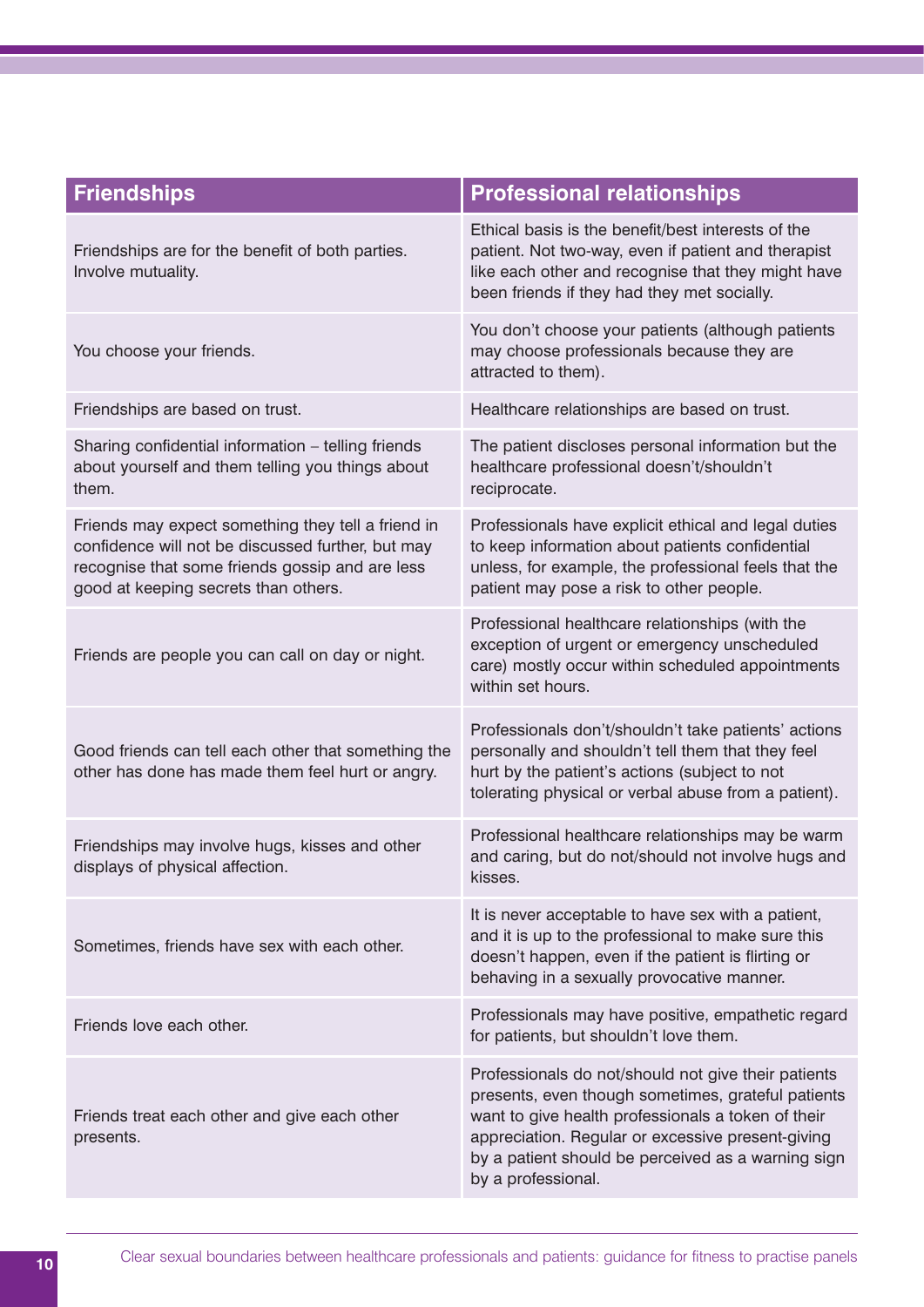#### **Exercise 2: The right thing to do**

This exercise, which was developed by WITNESS, uses a number of short scenarios to elicit what professionals ought to do in certain circumstances. As with exercise 1, each scenario can be used as the basis of a discussion about what counts as appropriate behaviour and where appropriate boundaries lie between healthcare professionals and patients in different circumstances.

Trainers can use the following examples/vignettes to devise their own profession-specific version, or use the following scenarios.

- **A healthcare professional bumps into a patient in the supermarket. Is the appropriate thing to do to stop and say hello, to nod politely, or to ignore the person? What should they do if the patient tries to engage them in discussion about their health problems?** Discussion of the importance of treatment context, and the implications of providing care in ad hoc situations. Appreciation of appropriate interpersonal skills and the extent to which intentional or unintentional self-disclosure (what the professional has in their shopping basket) can influence professional relationships. Extent to which healthcare professionals, as well as patients have a private life.
- **A healthcare professional is taking a history from a patient who suddenly bursts into tears. Should they hold out a box of tissues, or put a reassuring arm around their shoulder? Would it make any difference if the healthcare professional had known the patient for a long time? What other factors might be relevant?** Discussion of the ethical and appropriate use of touch. Importance of cultural values and expectations of patient and practitioner. Relevance of long-standing healthcare relationships, if any. Discussion of situations where physical contact might be appropriate and where it might be misconstrued. Differential societal expectations for different professions, for example might be deemed acceptable for a nurse to offer a reassuring hug, but not a medical consultant.
- **A healthcare professional bumps into a former patient in the pub. The patient offers to buy the healthcare professional a drink. Should the healthcare professional accept, decline, or make excuses and leave the pub?** Right of healthcare professionals to a private life. Importance of not blurring line between friendships and professional relationships. Extent to which rules should or shouldn't be relaxed in case of former patients, including nature of professional relationship. Are particular patients/professional relationships particularly complex in this regard, for example psychiatric nurse and former long term patient?
- **A patient wants to invite their healthcare professional to their 30th/40th/50th birthday party. It would mean a lot to them if the healthcare professional would attend. What are the implications?** Opportunity to discuss situations in which patients may blur the boundary between professional relationships and friendships. Opportunity to review healthcare professionals' need for effective communication and interpersonal skills (why do you want me to come to the party, why you matter to me as a patient and it isn't appropriate for me to accept your invitation, but I'm really touched you asked….). Situations where it might be possible to accept an invitation without it being inappropriate.
- **A healthcare professional has recently moved to a remote Scottish island. There are few opportunities for socialising. The professional is attracted to one of the practice patients. There is only one health centre on the island. The healthcare professional thinks that the geographical remoteness of their employment and lack of ordinary opportunities provides a justifiable reason to enter into a romantic liaison. What are the implications?** A useful case to highlight issue of dual relationships, especially in rural/remote communities. Whether this makes any difference. Whether it makes a difference if the healthcare professional is a GP, a practice nurse or a physiotherapist. Discussion about the appropriateness in other situations of terminating a therapeutic relationship with the sole intent of embarking on a romantic/sexual liaison.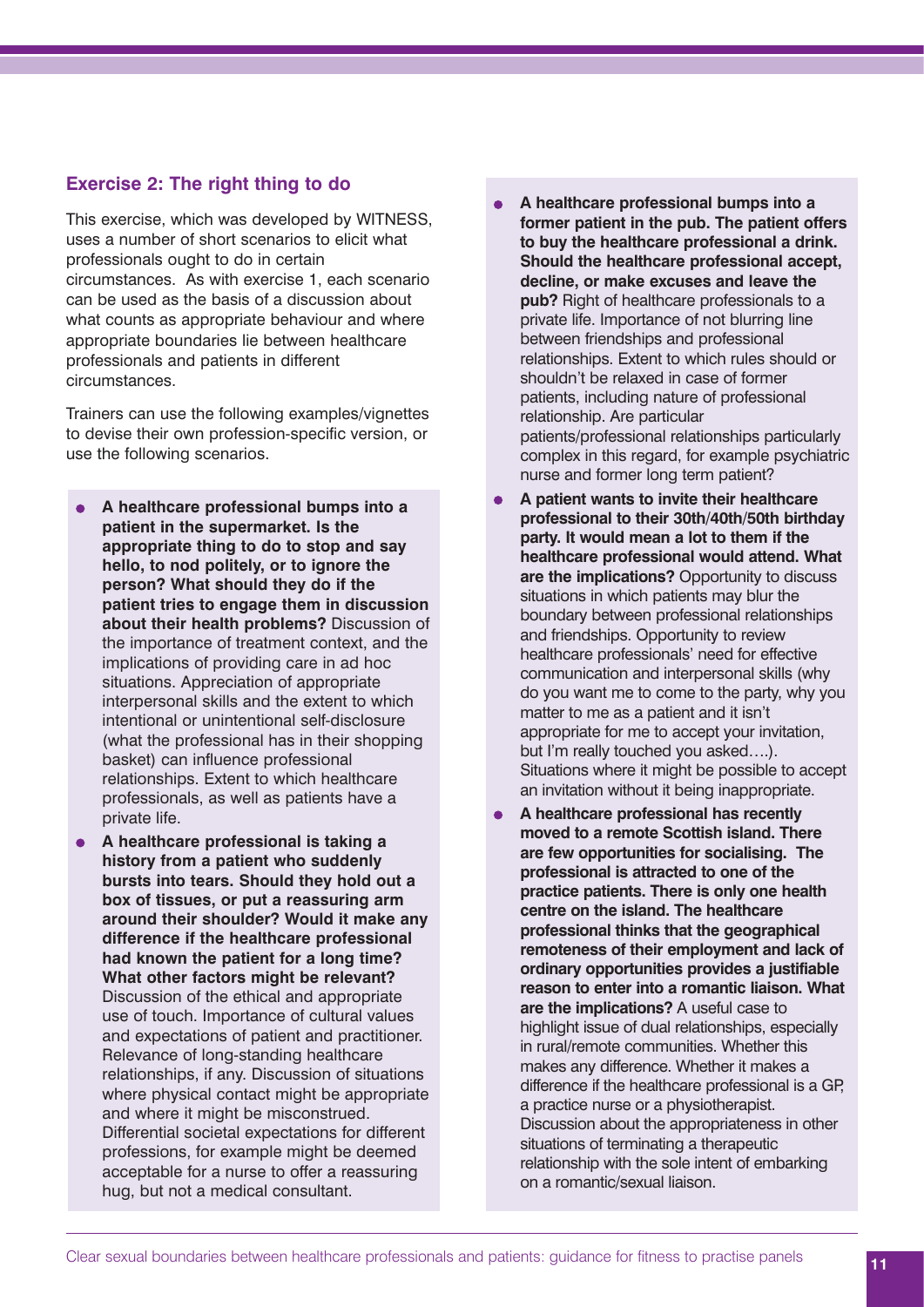#### Appendix A

**Key findings:** *Sexual boundary violations by health professionals – an overview of the published literature (2007)***. Halter M, Brown H and Stone J**

### **Boundaries**

#### **Discomfort, attitudes and lack of clarity regarding boundary crossing**

- the majority of respondents view sexual contact as inappropriate and harmful
- discussing a sexual attraction with a supervisor  $\bullet$ increased professionals' understanding
- education or training on sexual ethics is widely perceived as inadequate
- a lack of consensus exists regarding the definition of an 'ex patient'
- **•** confusion was expressed about responsibility for maintaining boundaries
- knowledge about how to handle such situations was scant and many would not report colleagues.

#### **Ways in which to decrease sexual boundary transgressions**

- those who have received education on the topic are less likely to transgress sexual boundaries
- **•** factors to consider in training include communication skills, manner, explanations, sensitivity to patients' perceptions, use of chaperones, and avoidance of sexual humour
- positive training environments promote healthier coping responses.

### **Reported prevalence and incidence**

- the majority of reported boundary transgressions involve male practitioners and female victims
- between 38 and 52% of healthcare professionals report knowing of colleagues who have been sexually involved with patients, although several professionals may be citing the same case. Self-reporting rates are considerably lower
- self-reporting acknowledges high levels of patient attraction
- between 22 and 26% of patients report having been sexually involved with a previous healthcare professional to another professional
- greater awareness of guidelines and sanctions reduces prevalence.

#### **Impact of boundary transgressions**

- the impact on survivors shows the harm caused by sexual boundary transgressions is considerable and enduring
- symptoms include post traumatic stress disorder, anger, a sense of betrayal and exploitation, guilt and self-blame
- high levels of dependency on the offending healthcare professional, confusion and dissociation are found
- youth and a previous history of sexual abuse in the patient can exacerbate the negative impact of sexual boundary transgressions by professionals.

# **Factors associated with boundary transgression**

- difficulties in researching the subject, together  $\bullet$ with an understanding of systemic and organisational factors, leads to reluctance to rely on a predictive profile of transgressors
- rather than a simple 'bad apple' model, an alternative view is that all healthcare professionals should be aware of their 'trouble spots' around boundary issues
- a higher proportion of boundary transgressors are male, older than 'average' sex offenders, and suffer from a variety of psychopathologies
- healthcare professionals who themselves had  $\bullet$ been severely sexually abused are more likely to have engaged sexually with patients
- $\bullet$ women are the main victims of sexual boundary transgressions
- $\bullet$ a significant proportion of abused patients are previous victims of abuse.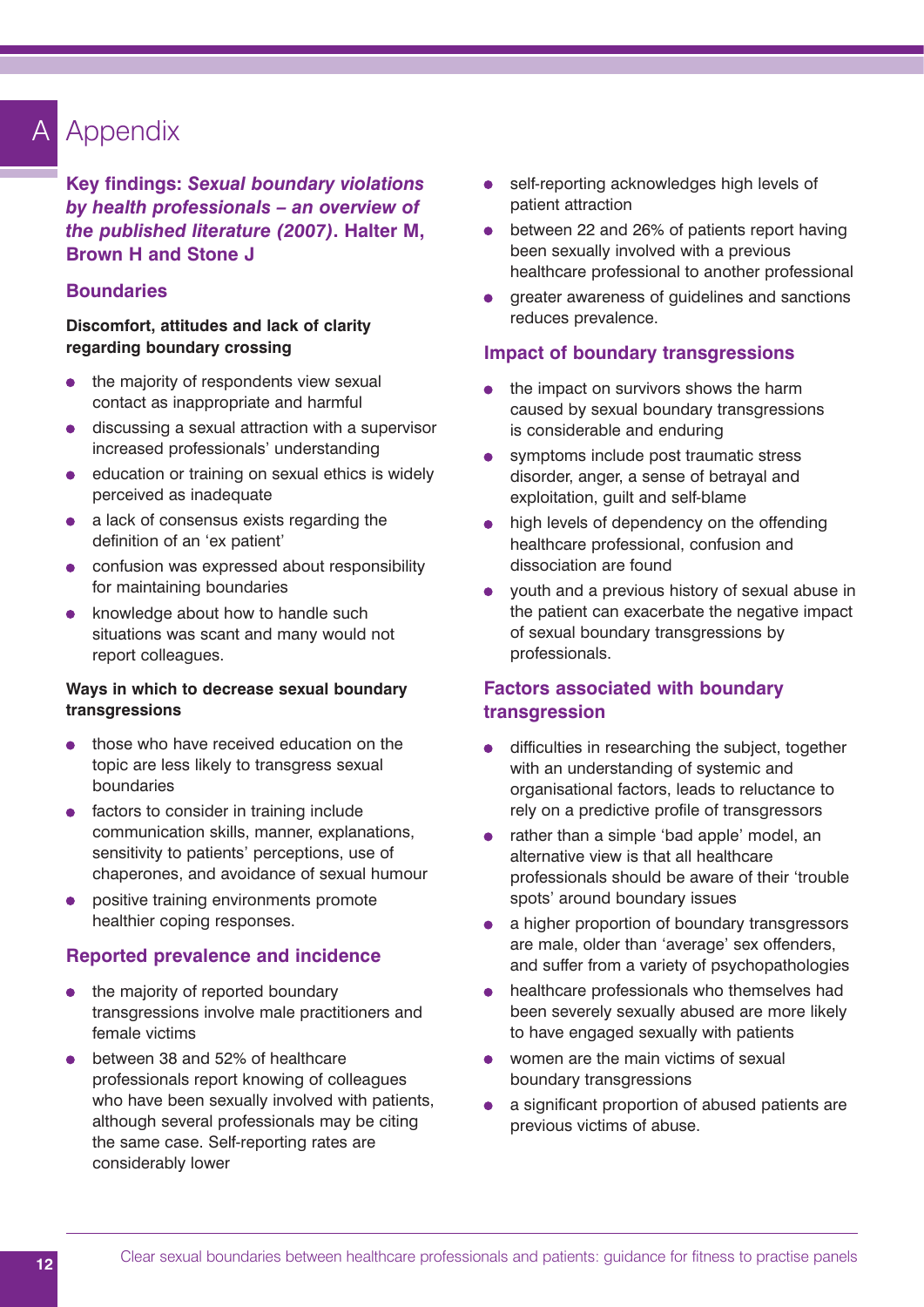# **B** Appendix

### **Examples of sexualised behaviour by healthcare professionals towards patients or their carers**

- asking for or accepting a date
- sexual humour during consultations or  $\bullet$ examinations
- inappropriate sexual or demeaning comments,  $\bullet$ or asking clinically irrelevant questions, for example about their body or underwear, sexual performance or sexual orientation
- requesting details of sexual orientation, history or preferences that are not necessary or relevant
- internal examination without gloves  $\bullet$
- asking for, or accepting an offer of, sex  $\bullet$
- $\bullet$ watching a patient undress (unless a justified part of an examination)
- unnecessary exposure of the patient's body  $\bullet$
- accessing a patient's or family member's  $\bullet$ records to find out personal information not clinically required for their treatment
- unplanned home visits with sexual intent
- taking or keeping photographs of the patient or  $\bullet$ their family that are not clinically necessary
- telling patients about their own sexual  $\bullet$ problems, preferences or fantasies, or disclosing other intimate personal details.
- clinically unjustified physical examinations  $\bullet$
- intimate examinations carried out without the  $\bullet$ patient's explicit consent
- continuing with examination or treatment when consent has been refused or withdrawn
- any sexual act induced by the healthcare professional for their own sexual gratification
- the exchange of drugs or services for sexual favours
- exposure of parts of the healthcare  $\blacksquare$ professional's body to the patient
- sexual assault.